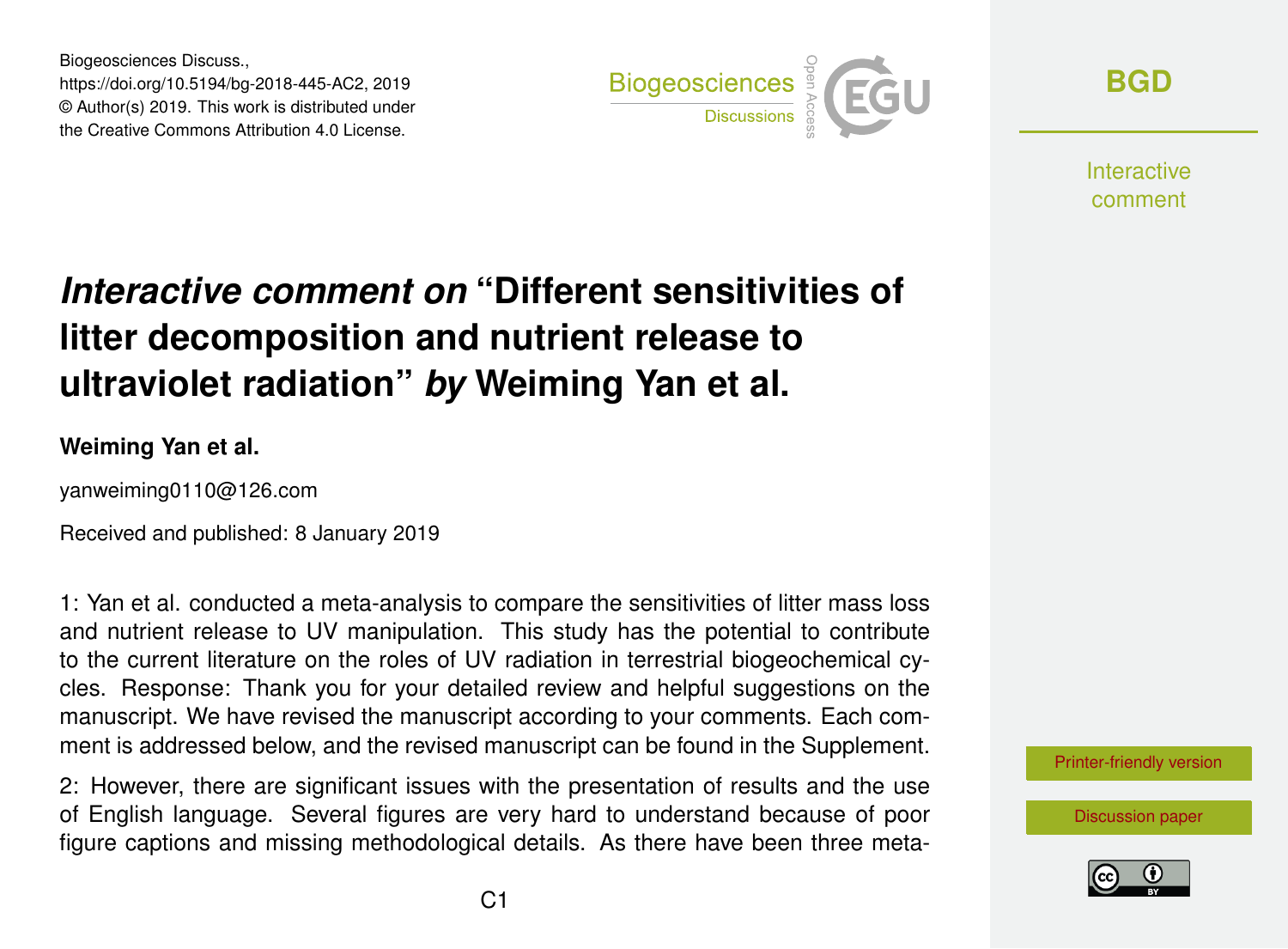analyses on the same general topic of the UV effects on decomposition processes, a significant portion of the results did not offer much new information. The UV effects on litter mass loss and nutrient release were not compared in a statistically meaningful way. Response: Thank you for your suggestions. We agree with your statement that there have been three meta-analyses on the same general topic of the UV effects on decomposition processes. One of these studies mainly emphasized the litter weight remaining and its chemistry under elevated UV radiation (Wang et al. 2015), and the others examined only the litter weight remaining under changes in UV-B radiation (King et al., 2012; Song et al., 2013a). In general, the loss of litter mass increases as decomposition time increases, but nutrient release may show a different pattern. For example, the nitrogen (N) remaining in litter was shown to increase after fifteen months of photodegradation of litter decomposition in semiarid Mediterranean grasslands (Almagro et al., 2017). Thus, to better understand the C and nutrient release from litter, clarification of the correlation between mass loss and nutrient release during litter decomposition under changes in UV radiation is urgently needed. To clarify the effects of UV radiation on litter decomposition, especially its effects on C and nutrient release during the litter decomposition process, we conducted this study. Our main goal was to resolve the conflicting results presented to date and to clarify the response of nutrient release to UV radiation, which may differ from that of the rate of litter mass loss. We have revised the relevant sections of the revised manuscript accordingly. In addition, we have added the results of the statistical analysis of nutrients release and mass loss under UV changes relative to ambient environment conditions, and we have carefully revised the figure captions. The paper has been edited for English language by American Journal Experts. We believe the quality of the manuscript as been markedly improved.

3: Abstract, the abstract does not include any result regarding the comparison of UV effects on litter mass loss and nutrient release, which was supposed to be the main research question, judging from the title. Response: Thank you for your comments. We apologize for the lack of information on UV effects on litter mass loss and nutrient

### **[BGD](https://www.biogeosciences-discuss.net/)**

Interactive comment

[Printer-friendly version](https://www.biogeosciences-discuss.net/bg-2018-445/bg-2018-445-AC2-print.pdf)

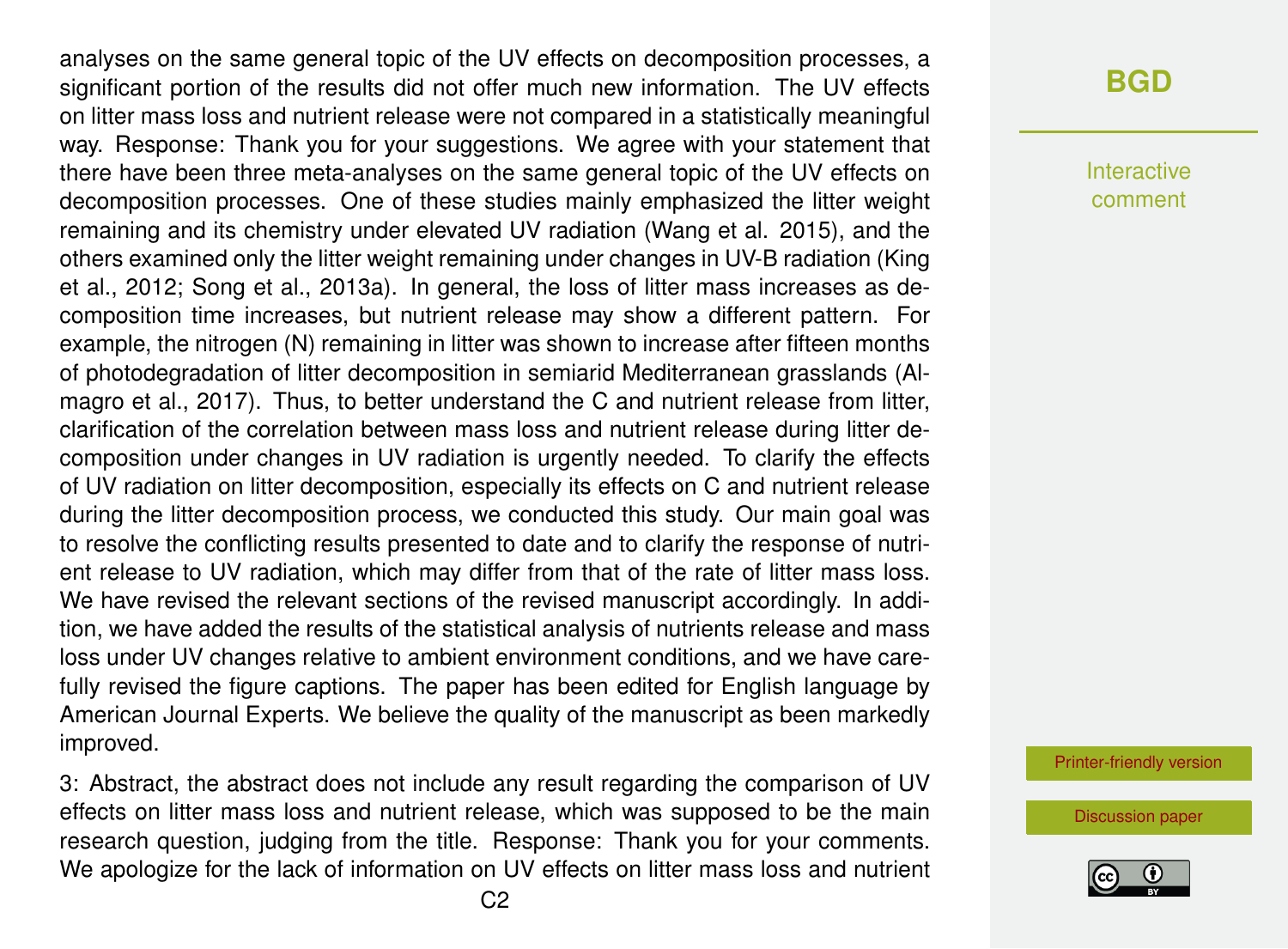release. Following your suggestion, we have added the relevant results to the abstract. We did not compare the sensitivities of litter mass loss and nutrient release in this study; accordingly, we have revised the title to 'Responses of litter decomposition and nutrient release to ultraviolet radiation: a meta-analysis.'

4: Page 1 Lines 20, 25, 'sensitivity' is a vague term. Please define how sensitivity was quantified. Response: Thank you for your comments. Our use of the term sensitivity was in appropriate because we did not evaluate differences; thus, we have deleted this term from the manuscript.

5: P1L22-24, I cannot follow this sentence. If the key is 'three-stage pattern', then describe what these three stages are Response: Thank you for your comment. We have revised the text to 'In addition, mass loss and nutrients release under UV radiation varied over the decomposition process...'

6: P1L25, the final sentence was too generic. It's not clear how this study helps to move the field forward. Response: Thank you for your comments. We have revised the sentence to make it more specific as follows: 'Overall, changes in UV had considerable effects on both litter mass loss and nutrient release, suggesting that changes in UV radiation may greatly impact C and nutrient cycling in terrestrial ecosystems.'

7: Introduction, in general, I find the introduction quite wordy and lack of focus. For example, the authors discussed the specific UV effects on decomposition twice in two paragraphs. Some knowledge gaps that the authors identified have been studied by previous meta-analysis, e.g., the effects of precipitation (P3L14-15) and the effects of experimental duration (P4L26). Please think carefully about the unique contributions of this study and highlight them in the introduction Response: Thank you for your suggestion. Accordingly, we have deleted the redundant sentences and adjusted the structure to clarify the focus of the introduction section. For example, we merged the fourth paragraph with the second one. We agree with your comment that effects of precipitation (P3L14-15) and experimental duration (P4L26) on decomposition have been studied. **[BGD](https://www.biogeosciences-discuss.net/)**

Interactive comment

[Printer-friendly version](https://www.biogeosciences-discuss.net/bg-2018-445/bg-2018-445-AC2-print.pdf)

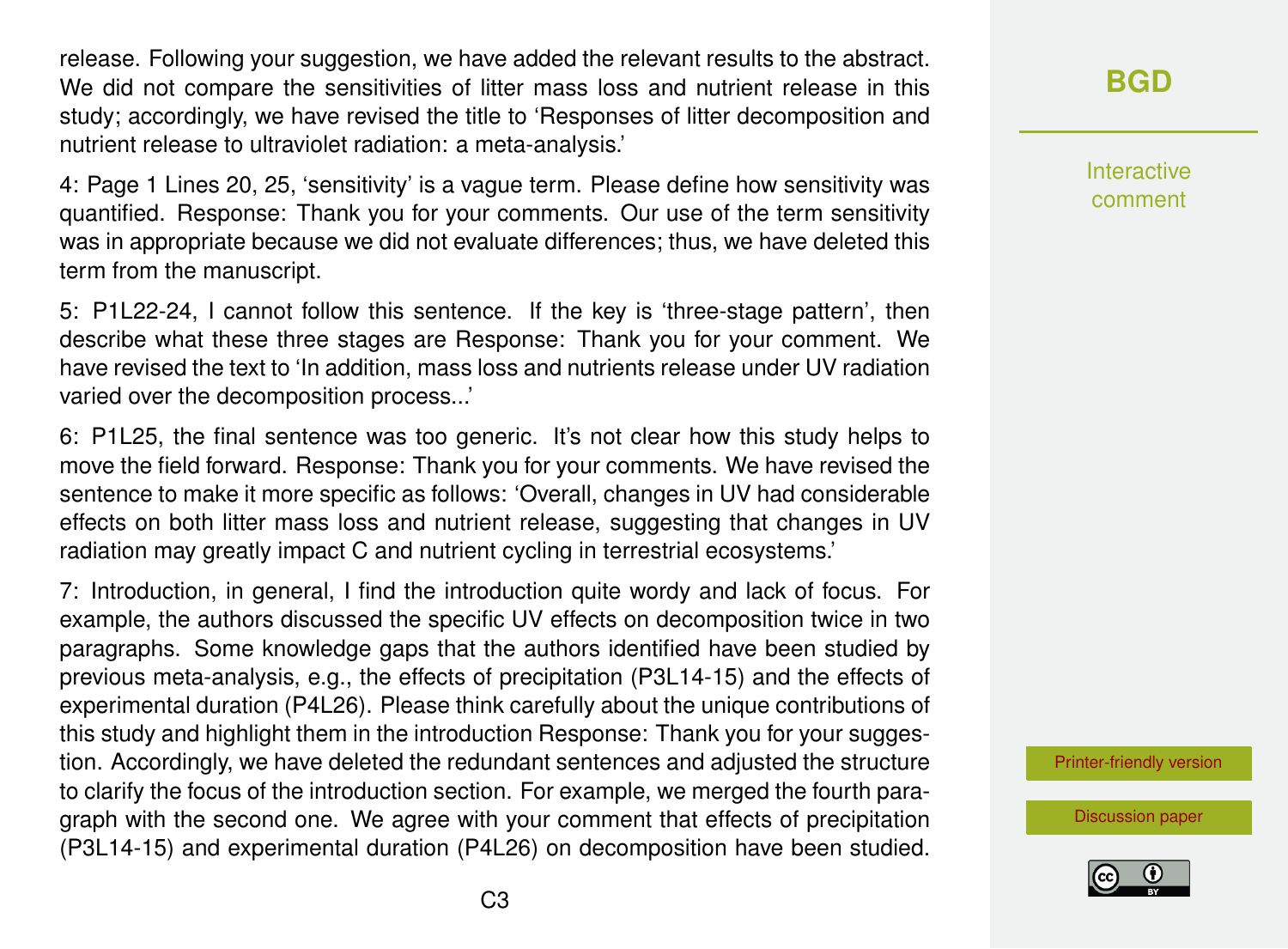However, whether the effect of UV change on decomposition remains consistent over time and how litter decomposition varies over time remain unclear. We have revised the relevant sentences in the introduction section of the revised manuscript to include this information.

8: P2L7, UV radiation doesn't directly contribute to photosynthesis or C fixation. Response: Thank you for your comment. It is true that UV radiation does not directly contribute to photosynthesis or C fixation; thus, we deleted the sentence.

9. P2L27, this is a good place to discuss the indirect effects of UV radiation. Response: Thank you for your suggestion. Following your suggestion, we moved the content addressing the indirect effects of UV radiation to this section and have carefully revised the text.

10. P3L4, the term 'photodecomposition' needs to be defined. Response: Thank you for your comment. Photodegradation is the breakdown of organic matter via solar radiation. We have defined the term in the revised manuscript.

11. P3L4, try 'sparse vegetation' Response: Thank you for your suggestion. We have used 'sparse vegetation' instead of 'little amount of vegetation' in the manuscript.

12. P3L19-30, this is the 2nd time the authors described the specific pathways through which UV radiation affected decomposition processes (1st time: P2L23-27). Please try pooling these materials together Response: Thank you for your comment. Follow your suggestion, we have adjusted the structure and merged the content together.

13. P3L29, explain 'the effects of UV enhancement on the soil '. Response: Thank you for your comment. For clarity, we have revised the sentence to 'Experimental studies of the effects of UV enhancement on plants have shown increases, no change or decreases in litter decomposition (Newsham et al., 2001; Hoorens et al., 2004; Song et al., 2013b) as well as the experimental results of litter decomposition when the soil under UV enhancement (Moody et al., 2001; Gehrke et al., 1995).'

**[BGD](https://www.biogeosciences-discuss.net/)**

Interactive comment

[Printer-friendly version](https://www.biogeosciences-discuss.net/bg-2018-445/bg-2018-445-AC2-print.pdf)

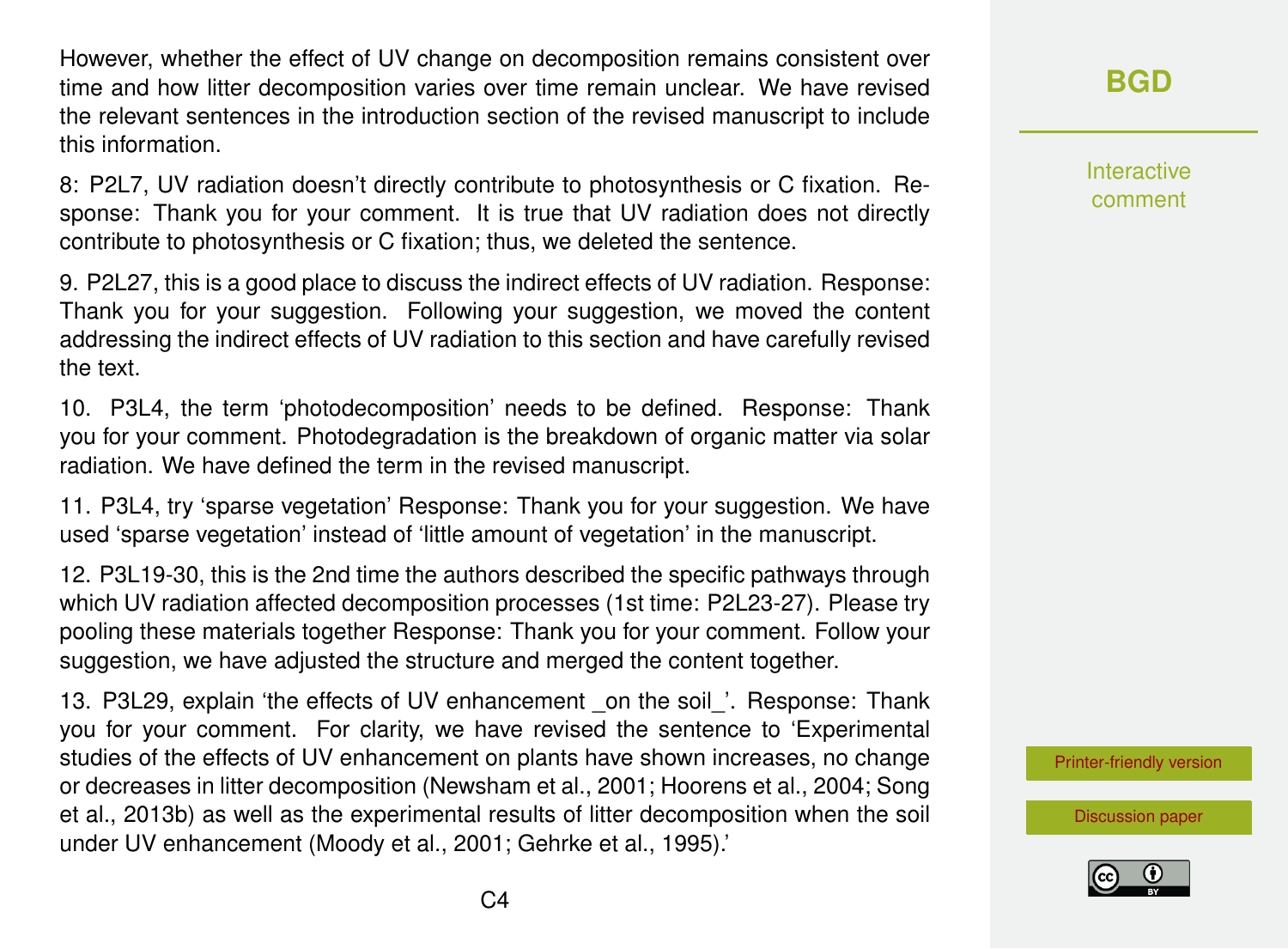14. P4L10-24, this paragraph introduces the main novelty of this study: the UV effects on C vs. nutrient release. Consider highlighting this instead of burying it at the end of introduction. Response: Thank you for your comment. We have revised the introduction to highlight the novelty of this study.

15. P4L13, King et al. 2012 Biogeochemistry also included a meta-analysis. Response: Thank you for your comment. We have read the study carefully and have added relevant information to the manuscript.

16. P4L18, compared to previous meta-analyses, this study included a smaller number of published studies (i.e., 54) due to the goal of comparing C vs. nutrient release. I don't find it fair to criticize the sample sizes of previous studies Response: Thank you for your comment. We apologize for the inaccurate comment regarding these studies. We have revised the sentence to focus on the different purposes of these studies.

17. P4L27, I don't understand how the authors defined 'datasets'. A paired observation or a published experiment? Response: Thank you for your comment. The term datasets revers to sets of paired observations. We have revised the text to state 'paired observations.'

18. P5L19, what are the chemical properties included in this study? Please list all of them here. This is a good place to explain how 'C/N/P remaining' or 'C/N/P release' were calculated. In addition, does 'wood' mean woody tissues or leaves of woody species? Response: Thank you for your comment. Following your suggestion, we have added information on the relevant chemical properties and the calculation of 'C/N/P remaining' and 'C/N/P release'. In the previous version of the manuscript, 'wood' referred to the leaves of woody species; we have replaced this term with 'leaf source (forest or grassland)' in the revised manuscript.

19. Results, direct and indirect effects of UV radiation represent fundamentally different processes. One involves exposing litter to various levels of UV radiation, while the other refers to growing plants under UV manipulation and then accessing decay processes.

**[BGD](https://www.biogeosciences-discuss.net/)**

Interactive comment

[Printer-friendly version](https://www.biogeosciences-discuss.net/bg-2018-445/bg-2018-445-AC2-print.pdf)

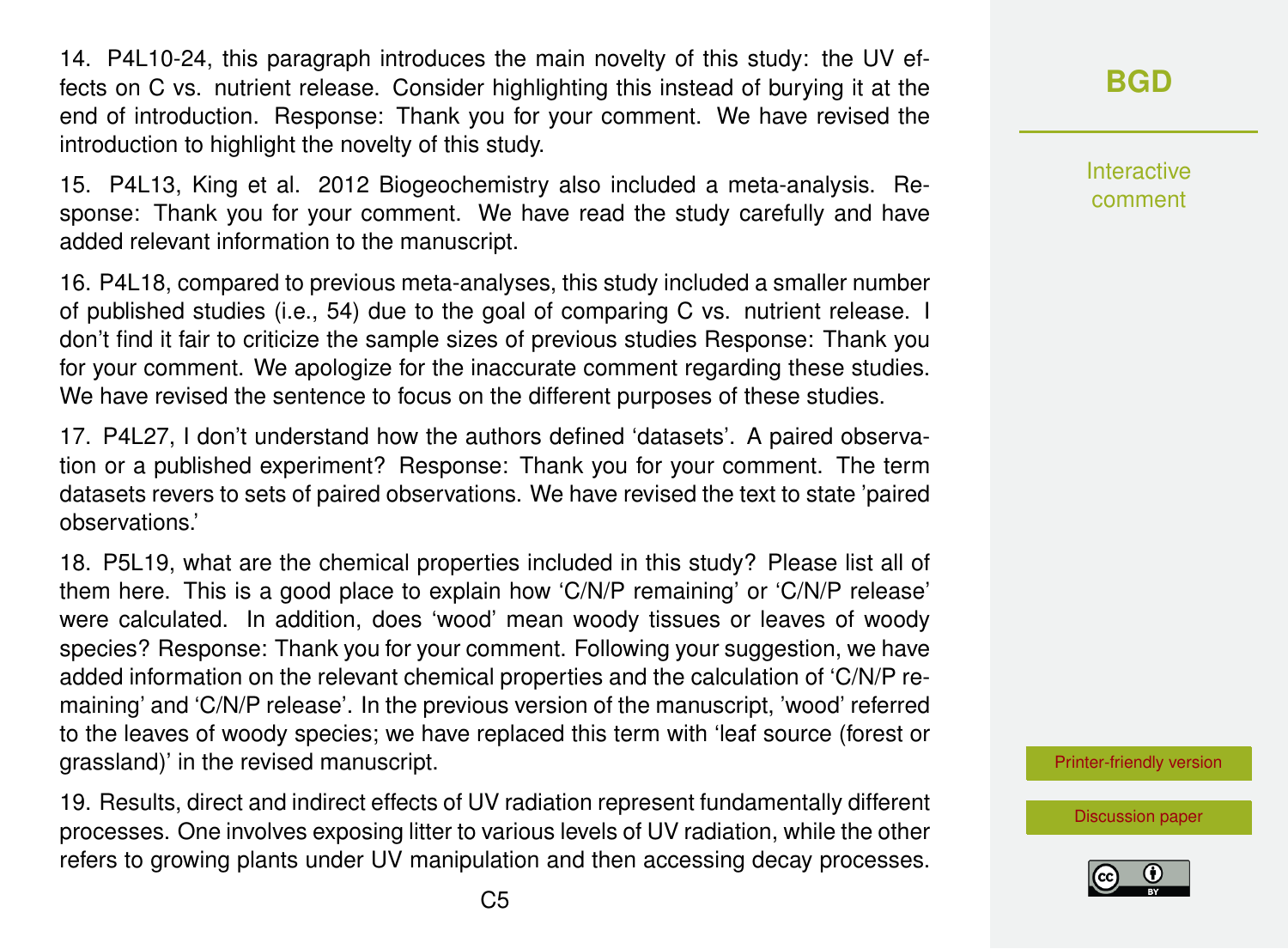Figure 2 is the only place where the direct and indirect were differentiated, but I find it impossible to understand. I have the impression that the direct and indirect effects were mixed together in most figures, except in Figure 2. I strongly believe that mixing the two is wrong. Response: Thank you for your comment. The direct and indirect effects of UV radiation on litter decomposition has been studied by Song et al. (2013a). Our study mainly focused on the effects of UV enhancement or attenuation on litter mass loss and nutrients rather than on the direct and indirect effects of UV radiation. In addition, dividing the effects into direct and indirect effects would have reduced the sample size in the analyses, increasing the potential uncertainty in the meta-analysis. Thus, we pooled the direct and indirect effects of UV radiation in most of the figures.

20. In all figures, it's not clear how sample size was counted. Does it include the number of replicates in original studies? Response: Thank you for your comment. The sample size was calculated as the number of paired observations; it does not include the number of replicates in the original studies. We have added this information to the methods section of the revised manuscript.

21. Figure 1, are the results about the 'direct effects' only? What does the error bar represent? It is more intuitive to show 95% confidence intervals with error bars. Response: Thank you for your comment. Fig. 1 shows the results for both the direct and indirect effects. The values in the figure are the weighted response ratios, and the error bars represent standard error. Black symbols indicate significant differences (p < 0.05) between the response ratios and zero.

22. Figure 1, I find it very surprising that there were less published studies on C remaining than on P remaining. Response: Thank you for your comment. There were fewer published studies addressing C remaining than addressing P remaining among the included studies in this meta-analysis.

23. Figure 2, I am having a hard time understanding this figure. Were soil and plant supposed to represent direct and indirect effects, respectively? Response: Thank you

# **[BGD](https://www.biogeosciences-discuss.net/)**

Interactive comment

[Printer-friendly version](https://www.biogeosciences-discuss.net/bg-2018-445/bg-2018-445-AC2-print.pdf)

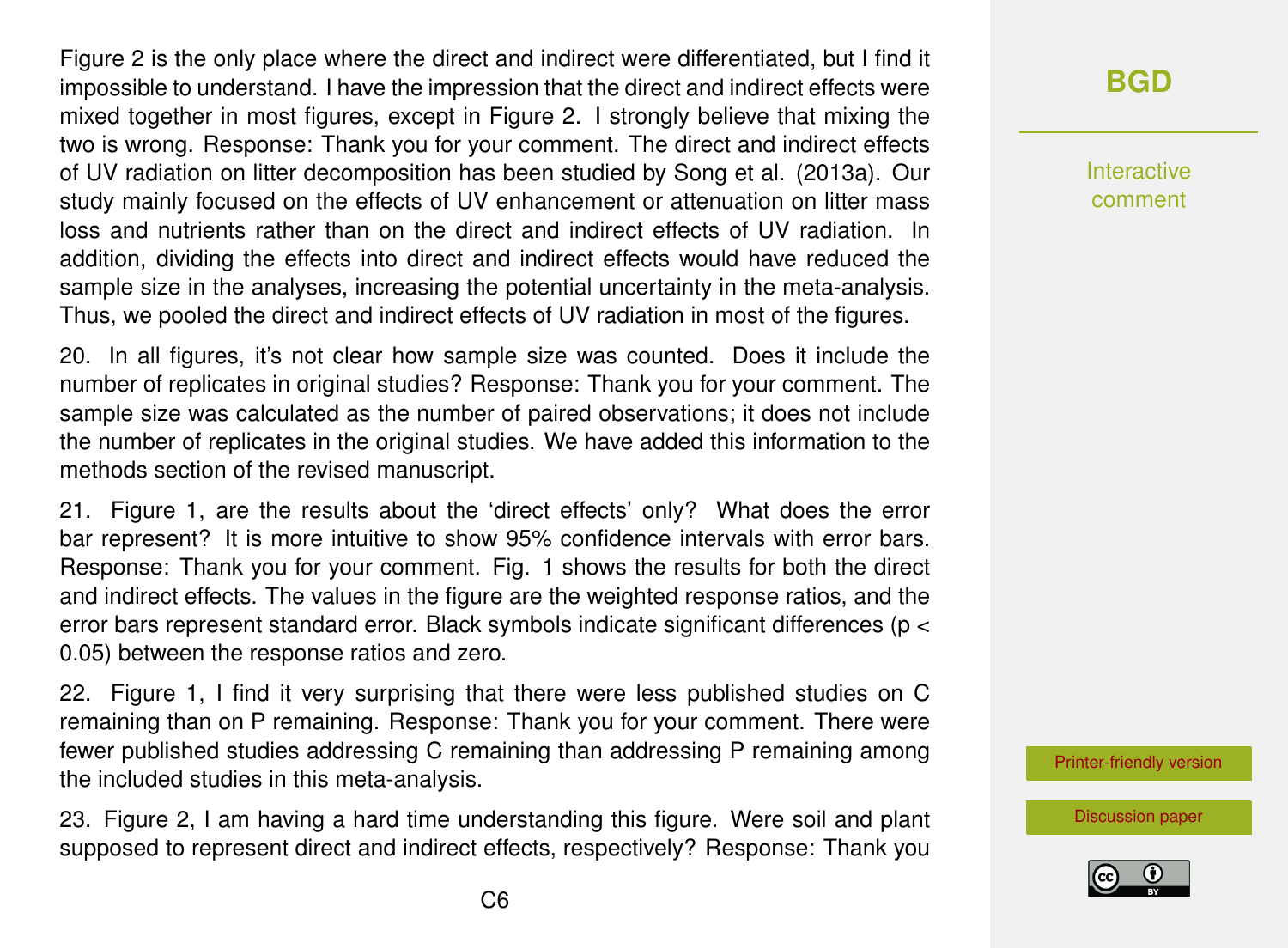for your comment. 'soil' and 'plant' represent direct and indirect effects, respectively, in this figure. We have added this information to the figure legend for clarity.

24. P7L16, please consider merging UV-B and UV-(A+B) results in the figure 1. Response: Thank you for your suggestion. We merged the UV-B and UV-(A+B) results in Fig. 1 and have moved the UV-B and UV- $(A+B)$  results to the supporting information.

25. P8L1, you mean 'results from field experiments'? Response: Thank you for your suggestion. We have replaced 'A field experiment' with 'The results from field experiments.'

26. Figure 4, if one experiment lasted exactly 4 months, was it categorized as '2-4' or '4- 6' months? Please add text in the figure to cue readers about UV amendment vs. Attenuation. Response: Thank you for your comment. When one experiment lasted exactly 4 months, we categorized as 2-4 months. We have added information regarding the categorization to the section 'Data analysis' and have added information regarding UV enhancement and attenuation to the figure.

27. Figure 4, there are not enough data over 500 mm precipitation to draw reliable conclusion Response: Thank you for your comment. We have presented the results as bars instead of in a regression plot in Fig. 4, as proposed by Reviewer #1, and we have written the description of the results in the manuscript.

28. P8L25-26, use of stats is questionable. The authors need to compare the slopes with 1 statistically. Response: Thank you for your suggestion. We have added the results of statistical analyses of differences in nutrient release and mass loss between UV enhancement or attenuation and ambient environment. The corresponding text has been revised to 'Various effects of changes in UV radiation on the RRs of remaining nutrients and weight remaining were found (Fig. 6). The slope of the RRs of remaining C and N and the weight remaining under UV attenuation were 1.31 and 1.23, respectively, however, the effects of both UV enhancement and UV attenuation on the relationship between each of C, N and P and mass loss relative to the ambient environment were Interactive comment

[Printer-friendly version](https://www.biogeosciences-discuss.net/bg-2018-445/bg-2018-445-AC2-print.pdf)

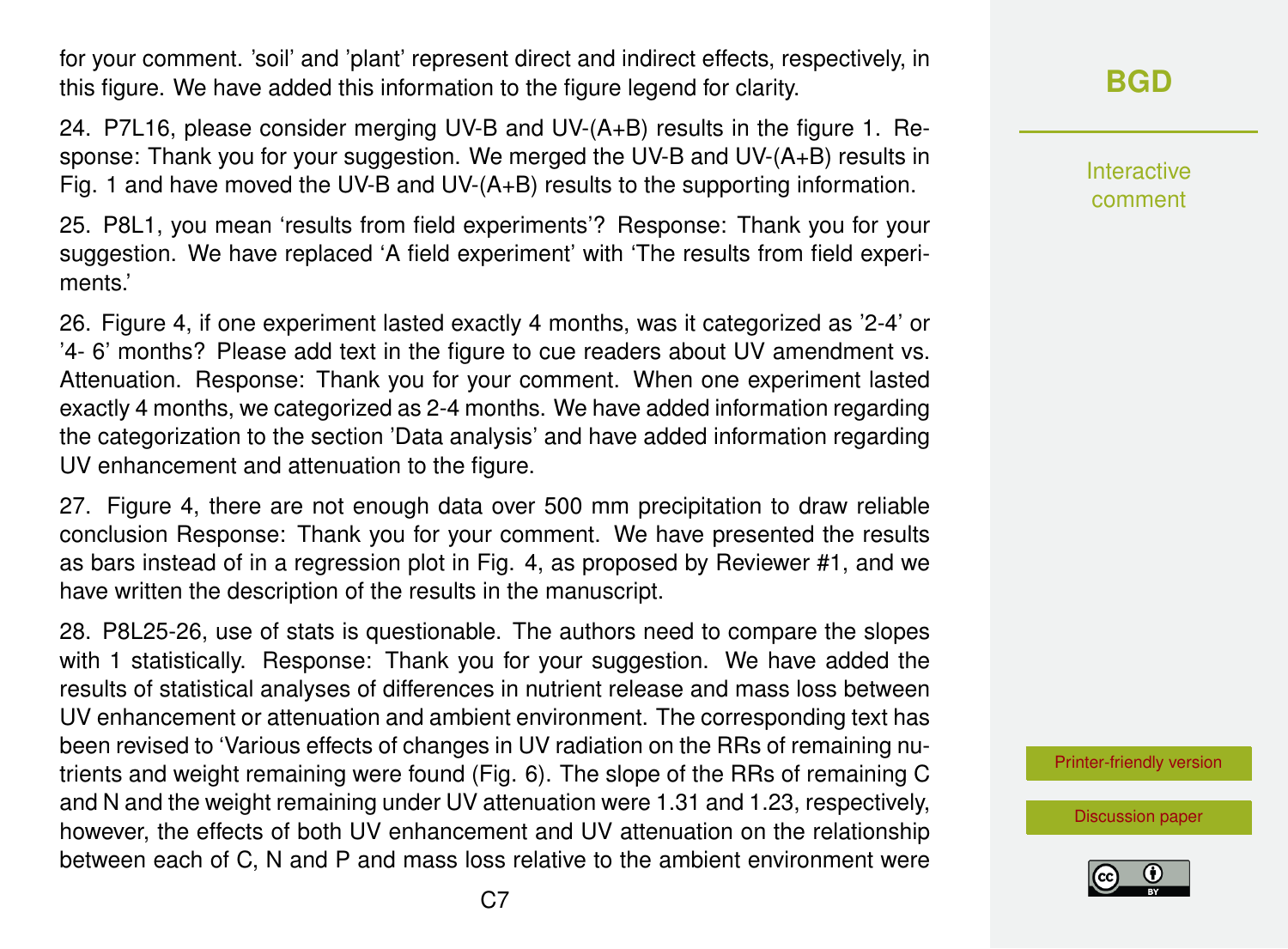not significant (p>0.05). Interestingly, UV enhancement significant promoted the lignin release compared with the ambient environment (p<0.01).'

29. P9L5-9, a summary of key results will be more useful to start the discussion. Response: Thank you for your suggestion. The original sentence was redundant to information presented in the introduction section. Following your suggestion, we have revised the beginning of the discussion section to 'In the present study, a meta-analysis was performed to assess the effects of UV exposure on the dynamics of litter decomposition and nutrient release. We found that leaf sources (grassland or forest), experimental condition (field or laboratory), experimental duration, and exposure type (direct or indirect effects) affected litter decomposition and nutrient release under UV exposure.'

30. The discussion overall does not offer much original interpretation of data. In many places, it repeats the results or cites the findings from literature (e.g., P9L20-25, P9L6- 10). Response: Thank you for your comment. Follow your comments and those of Reviewer #1 comments, we have carefully revised the manuscript. We have added information, including some explanations of results, such as 'UV enhancement promoted litter decomposition, mainly due to the enhancement of photodecomposition as well as to the high initial litter N content; litter decay showed a significant relationship with N concentration (Figs. S6 and S7).'

31. P9L14-15, this should be presented in the results. Response: Thank you for your suggestion. We have moved the sentence to the results section.

32. P10L20, you mean no effects were observed in the lab? Response: Thank you for your comment. Our intended meaning is that no effects were observed in the lab. We have added this information to the revised manuscript.

33. P11L7, Figure 4 presents the data in an interesting way. I consider it a stronger component of the manuscript. However, it is debatable whether the temporal patterns clearly show three different stages. For example, the UV attenuation results seem **[BGD](https://www.biogeosciences-discuss.net/)**

Interactive comment

[Printer-friendly version](https://www.biogeosciences-discuss.net/bg-2018-445/bg-2018-445-AC2-print.pdf)